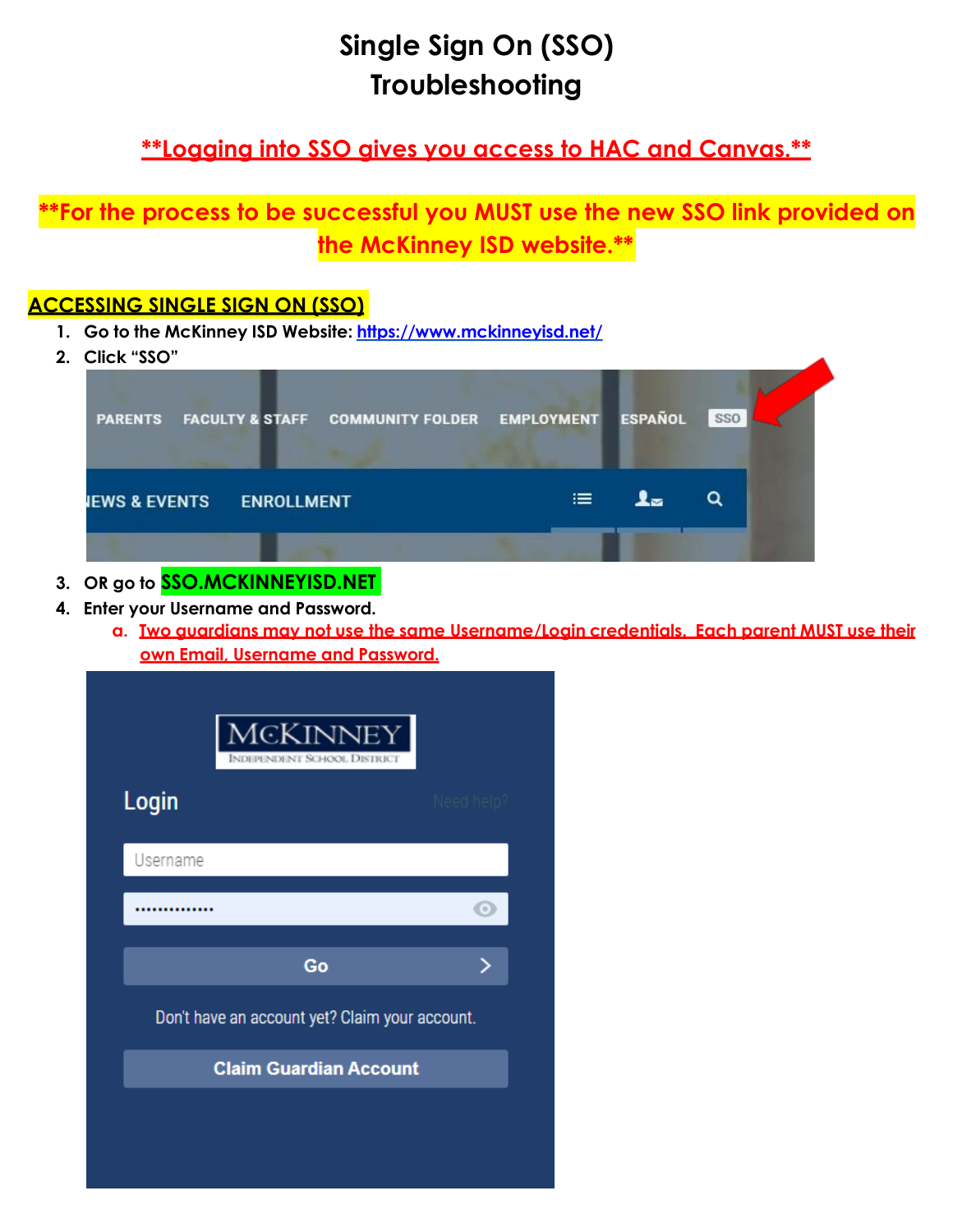#### **FORGOT MY USERNAME/PASSWORD**

- **1. At the Login screen, click "Need Help?".**
	- **a. If you forgot your Username or Password and have already claimed your account, DO NOT click Claim Guardian Account.**

|          | <b>MCKINNEY</b><br><b>INDEPENDENT SCHOOL DISTRICT</b> |          |  |
|----------|-------------------------------------------------------|----------|--|
| Login    |                                                       | eed heln |  |
| Username |                                                       |          |  |
|          | Go                                                    | >        |  |
|          | Don't have an account yet? Claim your account.        |          |  |
|          | <b>Claim Guardian Account</b>                         |          |  |

**2. Click the link that applies:**

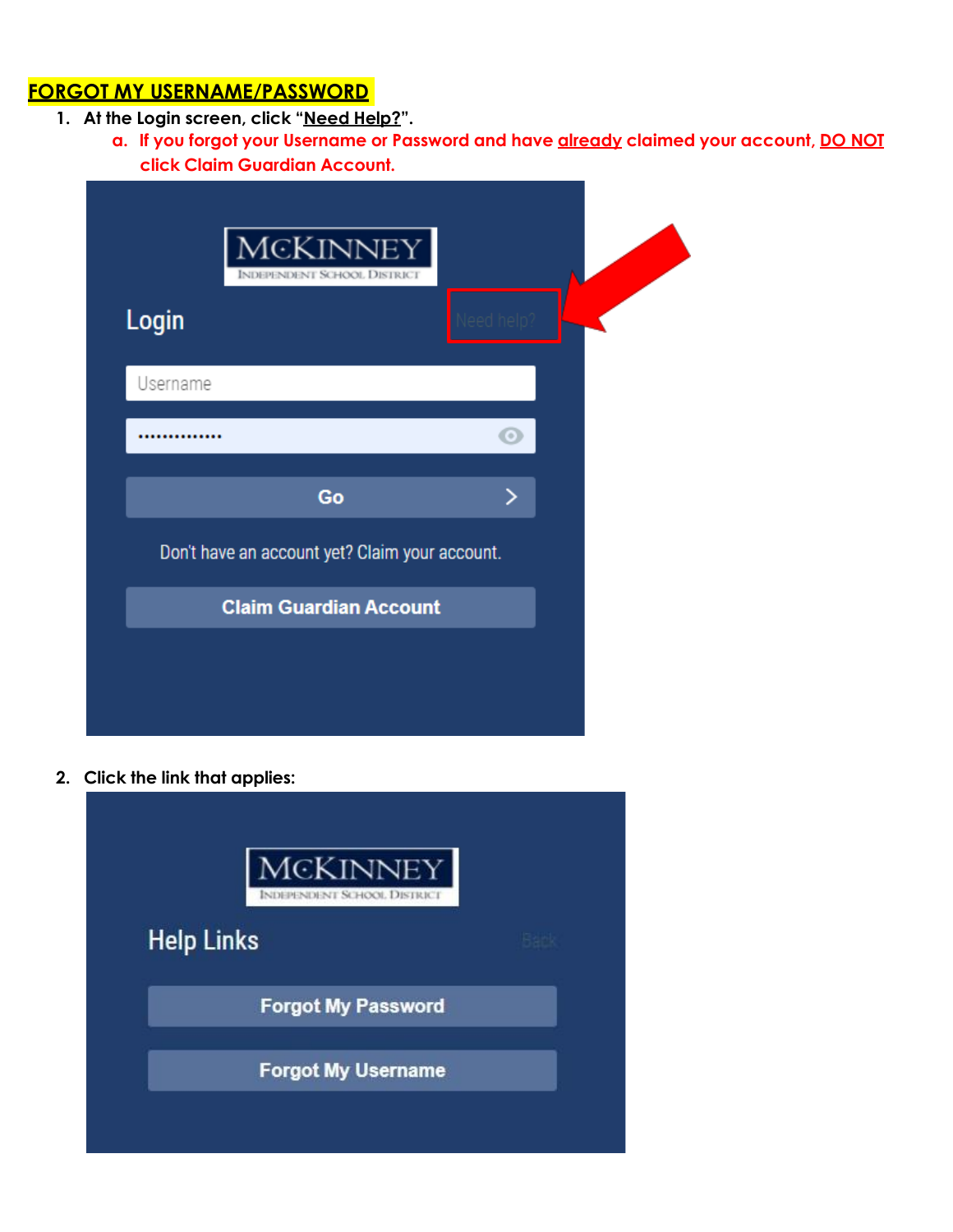### **Claiming Your Guardian Account (This may ONLY be done1 time.)**

- **1. Go to the McKinney ISD Website: <https://www.mckinneyisd.net/>**
- **2. Click "SSO"**



**3. Click CLAIM GUARDIAN ACCOUNT**

| Login    |                                                | Need help |
|----------|------------------------------------------------|-----------|
| Username |                                                |           |
|          |                                                |           |
|          | Go                                             |           |
|          | Don't have an account yet? Claim your account. |           |
|          | <b>Claim Guardian Account</b>                  |           |